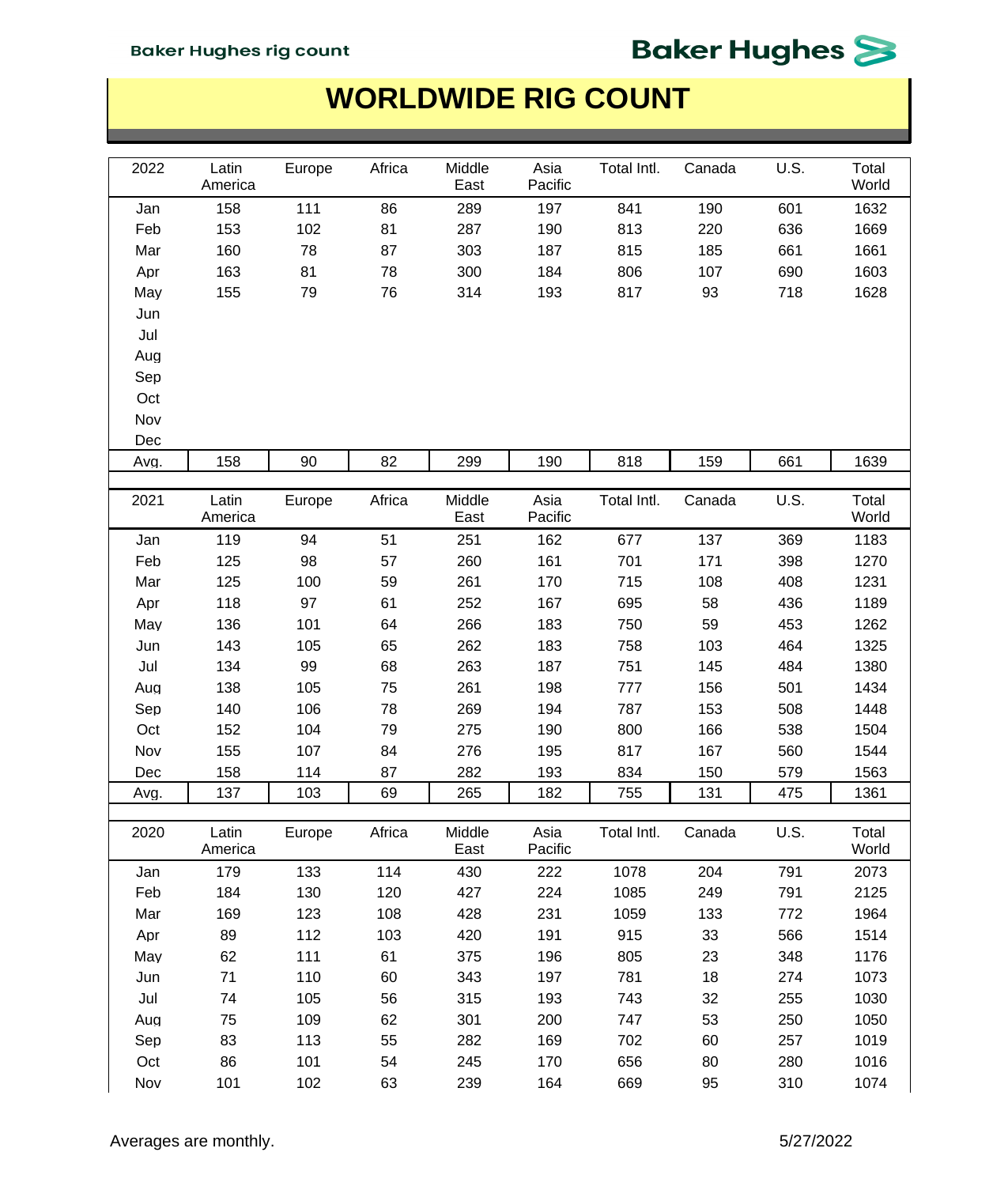| 2020 | Latin<br>America | Europe          | Africa | Middle<br>East | Asia<br>Pacific | Total Intl. | Canada | U.S. | Total<br>World |
|------|------------------|-----------------|--------|----------------|-----------------|-------------|--------|------|----------------|
| Dec  | 109              | 97              | 53     | 242            | 164             | 665         | 100    | 339  | 1104           |
| Avg. | 107              | 112             | 76     | 337            | 193             | 825         | 90     | 436  | 1352           |
|      |                  |                 |        |                |                 |             |        |      |                |
| 2019 | Latin<br>America | Europe          | Africa | Middle<br>East | Asia<br>Pacific | Total Intl. | Canada | U.S. | Total<br>World |
| Jan  | 195              | 86              | 109    | 402            | 232             | 1024        | 176    | 1065 | 2265           |
| Feb  | 182              | 94              | 113    | 398            | 240             | 1027        | 230    | 1049 | 2306           |
| Mar  | 188              | 95              | 127    | 395            | 234             | 1039        | 151    | 1023 | 2213           |
| Apr  | 190              | 98              | 126    | 412            | 236             | 1062        | 66     | 1012 | 2140           |
| May  | 179              | 186             | 123    | 410            | 228             | 1126        | 70     | 986  | 2182           |
| Jun  | 189              | 193             | 116    | 413            | 227             | 1138        | 114    | 969  | 2221           |
| Jul  | 201              | 200             | 111    | 424            | 226             | 1162        | 121    | 955  | 2238           |
| Aug  | 194              | 193             | 115    | 416            | 220             | 1138        | 142    | 926  | 2206           |
| Sep  | 189              | 176             | 115    | 425            | 226             | 1131        | 132    | 878  | 2141           |
| Oct  | 189              | 175             | 116    | 424            | 226             | 1130        | 145    | 848  | 2123           |
| Nov  | 196              | 147             | 116    | 417            | 220             | 1096        | 136    | 810  | 2042           |
| Dec  | 191              | 139             | 118    | 430            | 226             | 1104        | 135    | 804  | 2043           |
| Avg. | 190              | 149             | 117    | 414            | 228             | 1098        | 135    | 944  | 2177           |
|      |                  |                 |        |                |                 |             |        |      |                |
| 2018 | Latin<br>America | Europe          | Africa | Middle<br>East | Asia<br>Pacific | Total Intl. | Canada | U.S. | Total<br>World |
| Jan  | 191              | 84              | 80     | 383            | 222             | 960         | 278    | 937  | 2175           |
| Feb  | 199              | 84              | 90     | 396            | 210             | 979         | 323    | 969  | 2271           |
| Mar  | 193              | 89              | 89     | 397            | 204             | 972         | 218    | 989  | 2179           |
| Apr  | 189              | 88              | 94     | 398            | 209             | 978         | 98     | 1011 | 2087           |
| May  | 174              | 80              | 94     | 401            | 218             | 967         | 83     | 1046 | 2096           |
| Jun  | 180              | 78              | 94     | 392            | 215             | 959         | 137    | 1056 | 2152           |
| Jul  | 190              | 80              | 98     | 400            | 229             | 997         | 204    | 1050 | 2251           |
| Aug  | 192              | 85              | 104    | 402            | 225             | 1008        | 220    | 1050 | 2278           |
| Sep  | 192              | 86              | 109    | 395            | 222             | 1004        | 201    | 1053 | 2258           |
| Oct  | 193              | 92              | 107    | 404            | 221             | 1017        | 192    | 1062 | 2271           |
| Nov  | 189              | 83              | 103    | 394            | 222             | 991         | 198    | 1077 | 2266           |
| Dec  | 197              | 95              | 108    | 394            | 231             | 1025        | 141    | 1078 | 2244           |
| Avg. | 190              | $\overline{85}$ | 98     | 396            | 219             | 988         | 191    | 1032 | 2211           |
|      |                  |                 |        |                |                 |             |        |      |                |
| 2017 | Latin<br>America | Europe          | Africa | Middle<br>East | Asia<br>Pacific | Total Intl. | Canada | U.S. | Total<br>World |
| Jan  | 176              | 98              | 79     | 382            | 198             | 933         | 302    | 683  | 1918           |
| Feb  | 179              | 107             | 77     | 382            | 196             | 941         | 342    | 744  | 2027           |
| Mar  | 185              | 94              | 80     | 386            | 198             | 943         | 253    | 789  | 1985           |
| Apr  | 182              | 91              | 89     | 389            | 205             | 956         | 108    | 853  | 1917           |
| May  | 190              | 95              | 84     | 391            | 197             | 957         | 85     | 893  | 1935           |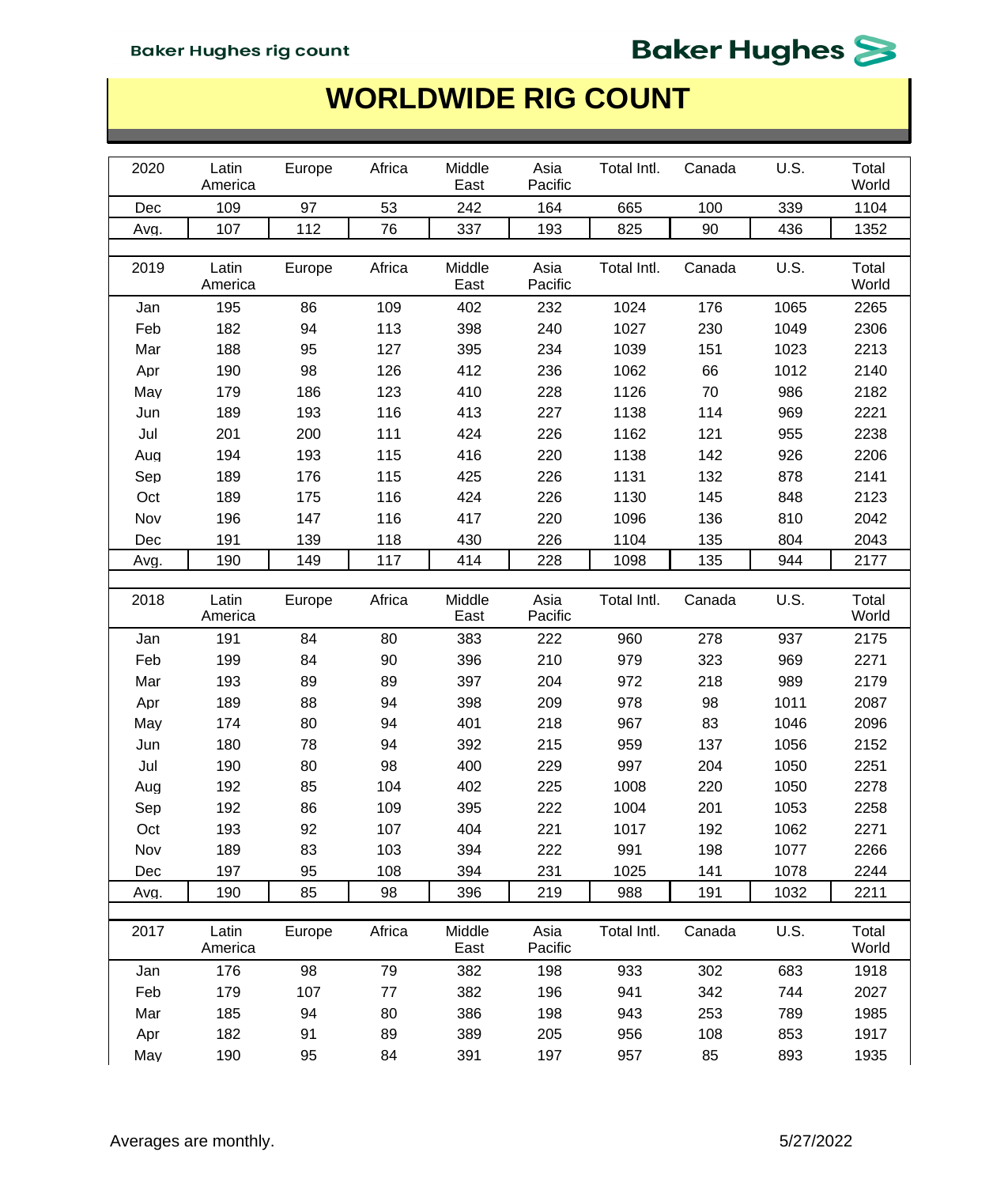#### **WORLDWIDE RIG COUNT**

| 2017 | Latin<br>America        | Europe        | Africa        | Middle<br>East        | Asia<br>Pacific | Total Intl.         | Canada | U.S.         | Total<br>World |
|------|-------------------------|---------------|---------------|-----------------------|-----------------|---------------------|--------|--------------|----------------|
| Jun  | 192                     | 91            | 86            | 397                   | 194             | 960                 | 150    | 931          | 2041           |
| Jul  | 196                     | 82            | 89            | 397                   | 195             | 959                 | 198    | 953          | 2110           |
| Aug  | 191                     | 91            | 84            | 391                   | 195             | 952                 | 217    | 947          | 2116           |
| Sep  | 177                     | 91            | 79            | 395                   | 189             | 931                 | 210    | 940          | 2081           |
| Oct  | 177                     | 91            | 85            | 385                   | 213             | 951                 | 204    | 922          | 2077           |
| Nov  | 181                     | 85            | 85            | 378                   | 213             | 942                 | 204    | 911          | 2057           |
| Dec  | 195                     | 87            | 77            | 378                   | 217             | 954                 | 205    | 930          | 2089           |
| Avg. | 185                     | 92            | 83            | 388                   | 201             | 948                 | 207    | 875          | 2029           |
|      |                         |               |               |                       |                 |                     |        |              |                |
| 2016 | Latin<br>America        | Europe        | Africa        | Middle<br>East        | Asia<br>Pacific | Total Intl.         | Canada | U.S.         | Total<br>World |
| Jan  | 243                     | 108           | 94            | 407                   | 193             | 1045                | 192    | 654          | 1891           |
| Feb  | 237                     | 107           | 88            | 404                   | 182             | 1018                | 211    | 532          | 1761           |
| Mar  | 218                     | 96            | 91            | 397                   | 183             | 985                 | 88     | 478          | 1551           |
| Apr  | 203                     | 90            | 90            | 384                   | 179             | 946                 | 41     | 437          | 1424           |
| May  | 188                     | 95            | 91            | 391                   | 190             | 955                 | 42     | 408          | 1405           |
| Jun  | 178                     | 91            | 87            | 389                   | 182             | 927                 | 63     | 417          | 1407           |
| Jul  | 186                     | 94            | 82            | 390                   | 186             | 938                 | 94     | 449          | 1481           |
| Aug  | 187                     | 96            | 81            | 379                   | 194             | 937                 | 129    | 481          | 1547           |
| Sep  | 189                     | 92            | 77            | 386                   | 190             | 934                 | 141    | 509          | 1584           |
| Oct  | 183                     | 87            | 77            | 391                   | 182             | 920                 | 156    | 544          | 1620           |
| Nov  | 181                     | 97            | 79            | 380                   | 188             | 925                 | 173    | 580          | 1678           |
| Dec  | 184                     | 99            | 78            | 376                   | 192             | 929                 | 209    | 634          | 1772           |
| Avg. | 198                     | 96            | 85            | 390                   | 187             | 955                 | 128    | 510          | 1593           |
|      |                         |               |               |                       |                 |                     |        |              |                |
| 2015 | Latin<br>America        | Europe        | Africa        | Middle<br>East        | Asia<br>Pacific | Total Intl.         | Canada | U.S.         | Total<br>World |
| Jan  | 351                     | 128           | 132           | 415                   | 232             | 1258                | 368    | 1683         | 3309           |
| Feb  | 355                     | 133           | 132           | 415                   | 240             | 1275                | 363    | 1348         | 2986           |
| Mar  | 351                     | 135           | 125           | 407                   | 233             | 1251                | 196    | 1110         | 2557           |
| Apr  | 325                     | 119           | 120           | 410                   | 228             | 1202                | 90     | 976          | 2268           |
| May  | 327                     | 116           | 100           | 398                   | 217             | 1158                | 80     | 889          | 2127           |
| Jun  | 314                     | 113           | 103           | 401                   | 215             | 1146                | 129    | 861          | 2136           |
| Jul  | 313                     | 108           | 94            | 391                   | 212             | 1118                | 183    | 866          | 2167           |
| Aug  | 319                     | 109           | 96            | 393                   | 220             | 1137                | 206    | 883          | 2226           |
| Sep  |                         |               |               |                       |                 |                     |        |              |                |
|      | 321                     | 109           | 96            | 396                   | 218             | 1140                | 183    | 848          | 2171           |
| Oct  | 294                     | 108           | 93            | 403                   | 213             | 1111                | 184    | 791          | 2086           |
| Nov  | 284                     | 108           | 90            | 419                   | 208             | 1109                | 178    | 760          | 2047           |
| Dec  | 270                     | 114           | 91            | 422                   | 198             | 1095                | 160    | 714          | 1969           |
| Avg. | 319                     | 117           | 106           | 406                   | 220             | 1167                | 193    | 977          | 2337           |
|      |                         |               |               |                       |                 |                     |        |              |                |
| 2014 | Latin<br>America<br>401 | Europe<br>126 | Africa<br>139 | Middle<br>East<br>403 | Asia<br>Pacific | Total Intl.<br>1325 | Canada | U.S.<br>1769 | Total<br>World |

Averages are monthly. **Example 2018** 127/2022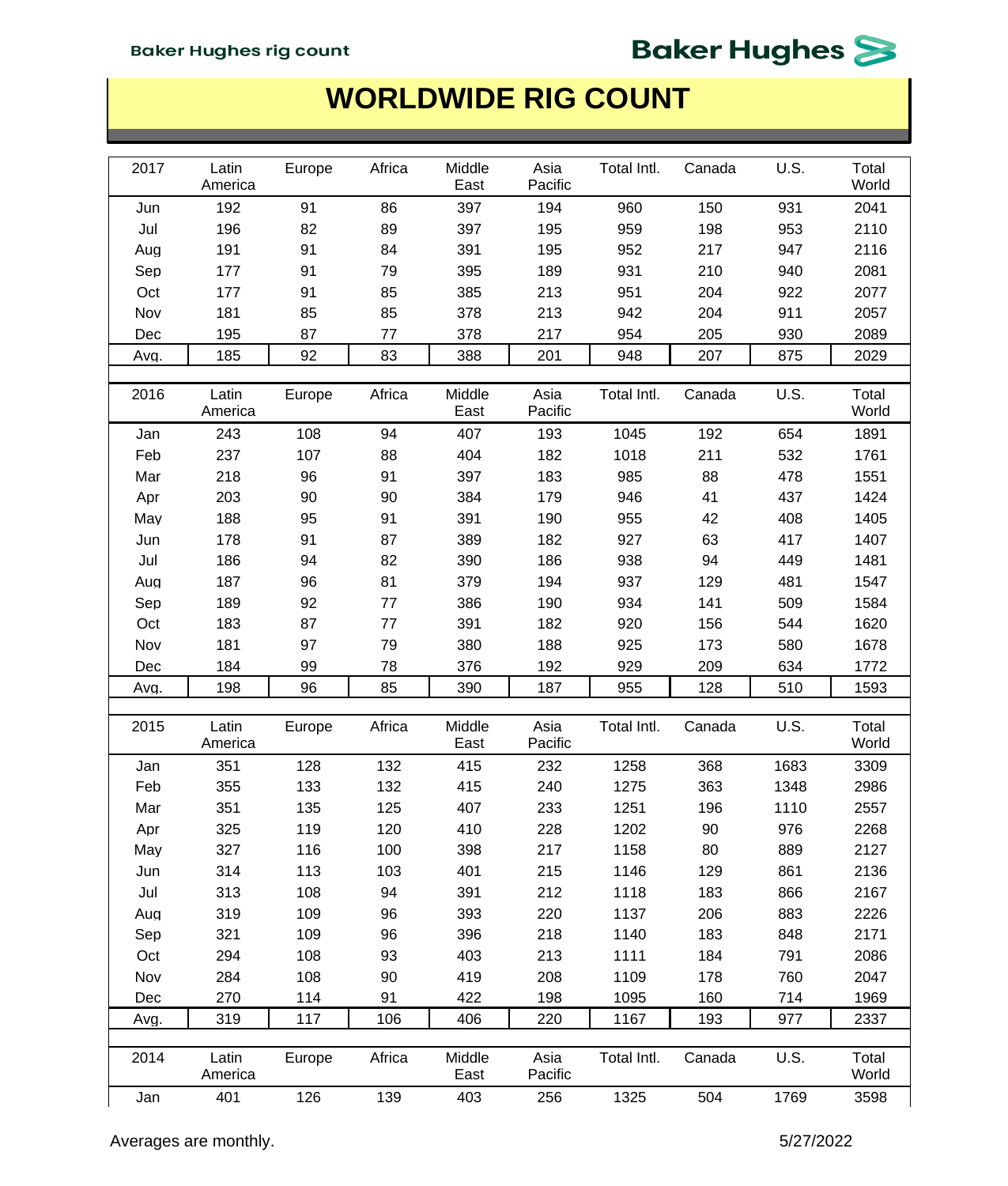| 2014 | Latin<br>America | Europe | Africa | Middle<br>East | Asia<br>Pacific | Total Intl. | Canada | U.S. | Total<br>World |
|------|------------------|--------|--------|----------------|-----------------|-------------|--------|------|----------------|
| Feb  | 400              | 132    | 154    | 396            | 259             | 1341        | 626    | 1769 | 3736           |
| Mar  | 406              | 148    | 132    | 401            | 258             | 1345        | 449    | 1803 | 3597           |
| Apr  | 403              | 151    | 136    | 407            | 252             | 1349        | 204    | 1835 | 3388           |
| May  | 404              | 149    | 140    | 414            | 243             | 1350        | 162    | 1859 | 3371           |
| Jun  | 398              | 147    | 123    | 425            | 251             | 1344        | 240    | 1861 | 3445           |
| Jul  | 407              | 153    | 137    | 432            | 253             | 1382        | 350    | 1876 | 3608           |
| Aug  | 410              | 143    | 125    | 406            | 255             | 1339        | 399    | 1904 | 3642           |
| Sep  | 402              | 148    | 117    | 396            | 260             | 1323        | 406    | 1930 | 3659           |
| Oct  | 393              | 148    | 125    | 390            | 252             | 1308        | 424    | 1925 | 3657           |
| Nov  | 375              | 149    | 142    | 403            | 255             | 1324        | 421    | 1925 | 3670           |
| Dec  | 369              | 148    | 138    | 403            | 255             | 1313        | 375    | 1882 | 3570           |
| Avg. | 397              | 145    | 134    | 406            | 254             | 1337        | 380    | 1862 | 3578           |
|      |                  |        |        |                |                 |             |        |      |                |
| 2013 | Latin<br>America | Europe | Africa | Middle<br>East | Asia<br>Pacific | Total Intl. | Canada | U.S. | Total<br>World |
| Jan  | 414              | 134    | 115    | 379            | 237             | 1279        | 503    | 1757 | 3539           |
| Feb  | 427              | 135    | 113    | 350            | 250             | 1275        | 642    | 1762 | 3679           |
| Mar  | 437              | 133    | 115    | 336            | 247             | 1268        | 464    | 1756 | 3488           |
| Apr  | 429              | 136    | 125    | 354            | 257             | 1301        | 153    | 1755 | 3209           |
| May  | 424              | 124    | 124    | 362            | 249             | 1283        | 128    | 1767 | 3178           |
| Jun  | 423              | 138    | 133    | 389            | 250             | 1333        | 183    | 1761 | 3277           |
| Jul  | 418              | 139    | 128    | 379            | 241             | 1305        | 291    | 1766 | 3362           |
| Aug  | 399              | 143    | 125    | 362            | 238             | 1267        | 368    | 1781 | 3416           |
| Sep  | 404              | 139    | 119    | 379            | 243             | 1284        | 387    | 1760 | 3431           |
| Oct  | 420              | 136    | 131    | 383            | 245             | 1315        | 378    | 1744 | 3437           |
| Nov  | 411              | 137    | 135    | 388            | 240             | 1311        | 385    | 1756 | 3452           |
| Dec  | 417              | 126    | 138    | 405            | 249             | 1335        | 372    | 1771 | 3478           |
| Avg. | 419              | 135    | 125    | 372            | 246             | 1296        | 355    | 1761 | 3412           |
|      |                  |        |        |                |                 |             |        |      |                |
| 2012 | Latin<br>America | Europe | Africa | Middle<br>East | Asia<br>Pacific | Total Intl. | Canada | U.S. | Total<br>World |
| Jan  | 420              | 108    | 78     | 311            | 254             | 1171        | 577    | 2003 | 3751           |
| Feb  | 439              | 120    | 81     | 311            | 253             | 1204        | 706    | 1990 | 3900           |
| Mar  | 438              | 109    | 89     | 312            | 244             | 1192        | 492    | 1979 | 3663           |
| Apr  | 423              | 118    | 80     | 312            | 245             | 1178        | 158    | 1962 | 3298           |
| May  | 457              | 118    | 83     | 318            | 249             | 1225        | 133    | 1977 | 3335           |
| Jun  | 435              | 115    | 106    | 400            | 229             | 1285        | 227    | 1972 | 3484           |
| Jul  | 415              | 110    | 105    | 401            | 233             | 1264        | 307    | 1945 | 3516           |
| Aug  | 417              | 118    | 111    | 388            | 227             | 1261        | 316    | 1913 | 3490           |
| Sep  | 411              | 124    | 108    | 381            | 230             | 1254        | 355    | 1859 | 3468           |
| Oct  | 412              | 124    | 104    | 377            | 242             | 1259        | 365    | 1834 | 3458           |
| Nov  | 398              | 127    | 102    | 394            | 246             | 1267        | 385    | 1809 | 3461           |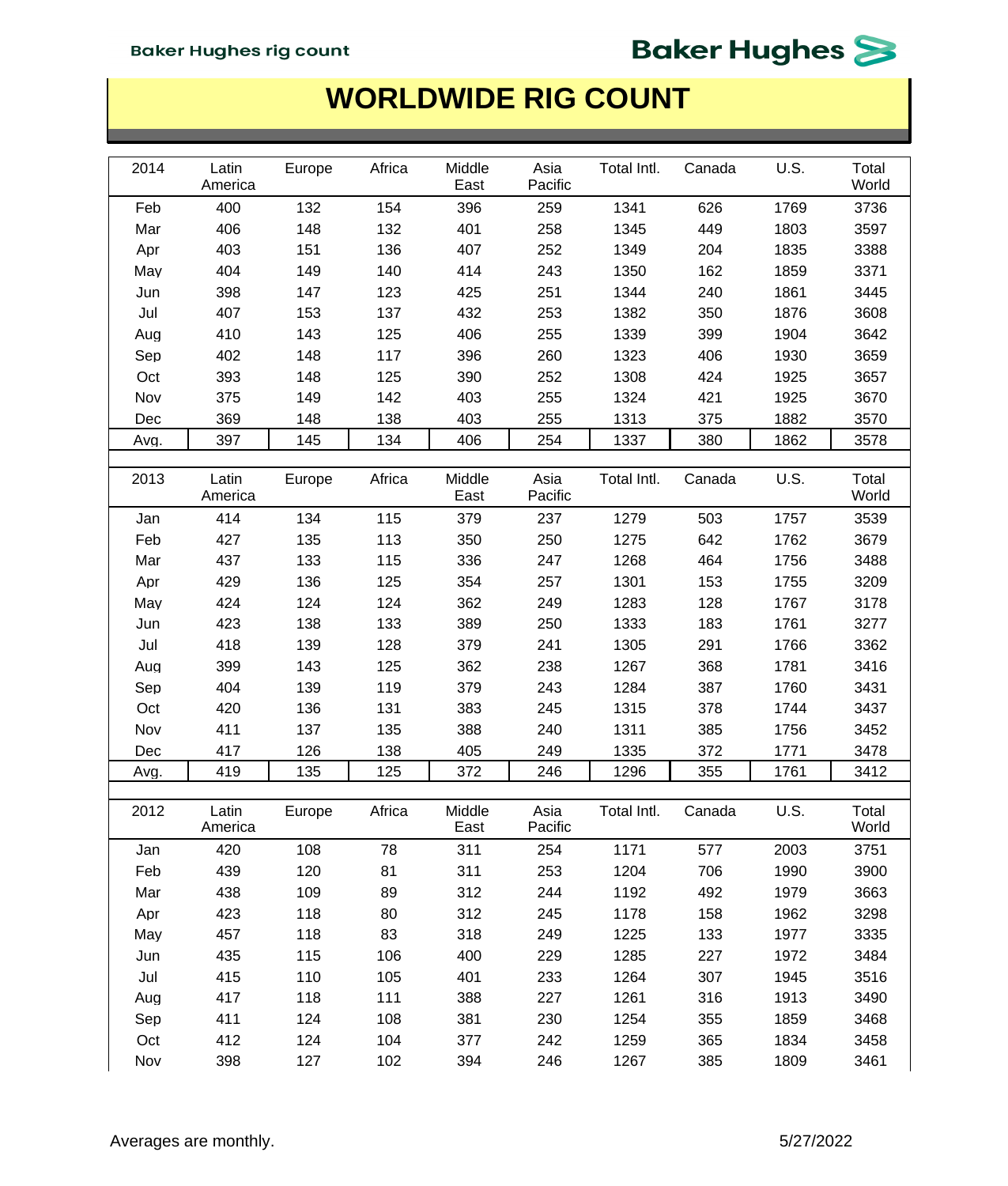| 2012 |                  |        | Africa | Middle         | Asia            | Total Intl. | Canada | U.S. | Total          |
|------|------------------|--------|--------|----------------|-----------------|-------------|--------|------|----------------|
|      | Latin<br>America | Europe |        | East           | Pacific         |             |        |      | World          |
| Dec  | 414              | 136    | 102    | 363            | 238             | 1253        | 353    | 1784 | 3390           |
| Avg. | 423              | 119    | 96     | 356            | 241             | 1234        | 365    | 1919 | 3518           |
|      |                  |        |        |                |                 |             |        |      |                |
| 2011 | Latin<br>America | Europe | Africa | Middle<br>East | Asia<br>Pacific | Total Intl. | Canada | U.S. | Total<br>World |
| Jan  | 403              | 117    | 86     | 269            | 286             | 1161        | 564    | 1711 | 3436           |
| Feb  | 412              | 118    | 94     | 292            | 273             | 1189        | 629    | 1718 | 3536           |
| Mar  | 415              | 118    | 65     | 288            | 261             | 1147        | 567    | 1720 | 3434           |
| Apr  | 402              | 112    | 72     | 289            | 254             | 1129        | 184    | 1790 | 3103           |
| May  | 410              | 110    | 82     | 294            | 255             | 1151        | 143    | 1836 | 3130           |
| Jun  | 438              | 113    | 73     | 290            | 244             | 1158        | 236    | 1863 | 3257           |
| Jul  | 438              | 120    | 61     | 287            | 244             | 1150        | 347    | 1900 | 3397           |
| Aug  | 441              | 128    | 75     | 287            | 252             | 1183        | 473    | 1957 | 3613           |
| Sep  | 432              | 120    | 78     | 292            | 252             | 1174        | 510    | 1978 | 3662           |
| Oct  | 438              | 122    | 81     | 297            | 259             | 1197        | 508    | 2017 | 3722           |
| Nov  | 422              | 122    | 86     | 308            | 247             | 1185        | 487    | 2011 | 3683           |
| Dec  | 438              | 112    | 79     | 304            | 247             | 1180        | 429    | 2003 | 3612           |
| Avg. | 424              | 118    | 78     | 291            | 256             | 1167        | 423    | 1875 | 3465           |
|      |                  |        |        |                |                 |             |        |      |                |
| 2010 | Latin            | Europe | Africa | Middle         | Asia            | Total Intl. | Canada | U.S. | Total          |
|      | America          |        |        | East           | Pacific         |             |        |      | World          |
| Jan  | 374              | 86     | 74     | 260            | 253             | 1047        | 459    | 1267 | 2773           |
| Feb  | 382              | 85     | 84     | 258            | 259             | 1068        | 564    | 1350 | 2982           |
| Mar  | 378              | 94     | 82     | 261            | 259             | 1074        | 386    | 1419 | 2879           |
| Apr  | 370              | 103    | 85     | 254            | 262             | 1074        | 123    | 1479 | 2676           |
| May  | 395              | 88     | 85     | 254            | 268             | 1090        | 147    | 1513 | 2750           |
| Jun  | 388              | 97     | 84     | 259            | 271             | 1099        | 229    | 1531 | 2859           |
| Jul  | 387              | 98     | 79     | 273            | 272             | 1109        | 350    | 1573 | 3032           |
| Aug  | 388              | 84     | 84     | 271            | 275             | 1102        | 387    | 1638 | 3127           |
| Sep  | 381              | 94     | 88     | 276            | 281             | 1120        | 347    | 1655 | 3122           |
| Oct  | 377              | 95     | 83     | 270            | 274             | 1099        | 398    | 1668 | 3165           |
| Nov  | 393              | 100    | 87     | 274            | 276             | 1130        | 420    | 1683 | 3233           |
| Dec  | 385              | 105    | 79     | 267            | 282             | 1118        | 398    | 1711 | 3227           |
| Avg. | 383              | 94     | 83     | 265            | 269             | 1094        | 351    | 1541 | 2985           |
|      |                  |        |        |                |                 |             |        |      |                |
| 2009 | Latin<br>America | Europe | Africa | Middle<br>East | Asia<br>Pacific | Total Intl. | Canada | U.S. | Total<br>World |
| Jan  | 381              | 93     | 58     | 274            | 238             | 1044        | 377    | 1553 | 2974           |
| Feb  | 374              | 81     | 59     | 264            | 242             | 1020        | 413    | 1320 | 2753           |
| Mar  | 358              | 95     | 61     | 262            | 236             | 1012        | 196    | 1105 | 2313           |
| Apr  | 349              | 86     | 62     | 253            | 236             | 986         | 74     | 995  | 2055           |
| May  | 357              | 82     | 62     | 253            | 239             | 993         | 72     | 918  | 1983           |